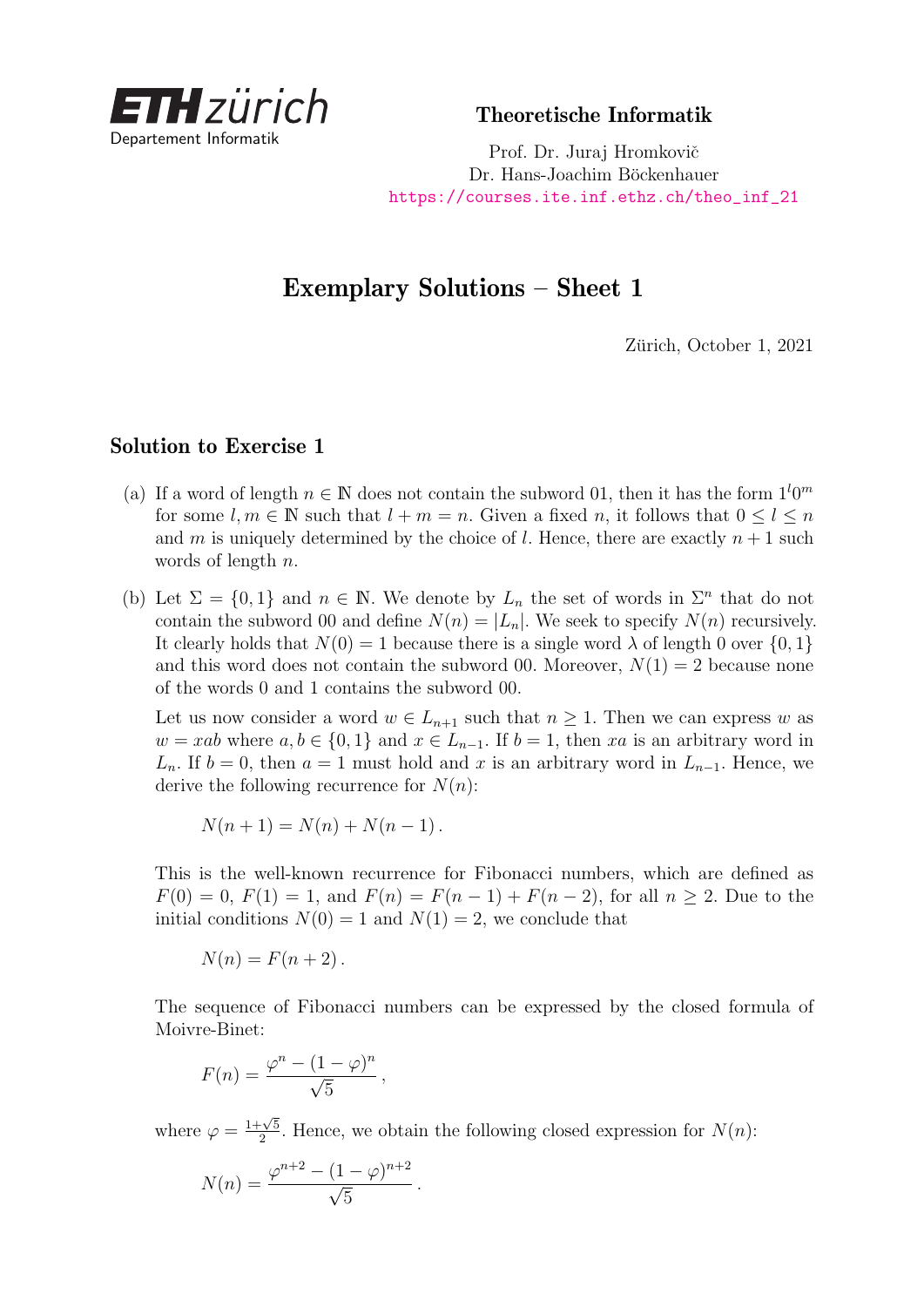(c) In subtask (a), we have observed that every word of length *n* that does not contain the subword 01 has the form  $1^l 0^m$  for some  $l + m = n$ . First, let  $n \geq 2$ . The only words of the form  $1^{l}0^{m}$  that do not contain the subword 00 are  $1^{n}$  and  $1^{n-1}0$ . Hence, there are exactly 2 such words for every  $n > 2$ . For  $n \leq 1$ , all words satisfy the condition. Hence, there are one word of length 0 and two words of length 1 that satisfy the condition.

## Solution to Exercise 2

(a) Let  $\Sigma$  be an alphabet and let  $u, v \in \Sigma^*$ . Then there exist  $k, l \in \mathbb{N}$  such that  $u = u_1 u_2 \ldots u_k$  and  $v = v_1 v_2 \ldots v_l$ , where  $u_1, \ldots, u_k, v_1, \ldots, v_l \in \Sigma$ . Hence, we have

$$
uv = u_1u_2\ldots u_kv_1v_2\ldots v_l
$$

and thus

$$
(uv)^{\mathsf{R}} = v_1 \dots v_2 v_1 u_k \dots u_2 u_1
$$
  
=  $v^{\mathsf{R}} u^{\mathsf{R}}$ ,

because  $v^{\mathsf{R}} = v_l \dots v_2 v_1$  and  $u^{\mathsf{R}} = u_k \dots u_2 u_1$ .

(b) This statement is false and we provide a counterexample. Let  $L_1 = {\lambda}$  and  $L_2 =$  ${a}^*$ . Then  $L_2 - L_1 = {a}^+$ , and thus  $L_2(L_2 - L_1) = {a}^*{a}^ \{a\}^+ = {a}^+$ . However,  $(L_2)^2 = \{a\}^* \{a\}^* = \{a\}^*$  and  $L_2 L_1 = \{a\}^* \{\lambda\} = \{a\}^*$ , and thus  $(L_2)^2 - (L_2 L_1) =$  ${a}^* - {a}^* = \emptyset.$ 

## Solution to Exercise 3

(a) We choose  $\Sigma = \{a\},\$ 

$$
L_1 = \{a, aa, \dots, a^k\} = \{a^i \mid 1 \le i \le k\}
$$

and

$$
L_2 = \{\lambda, a\}.
$$

Then

$$
L_1 \cdot L_2 = L_1 \cdot \{\lambda\} \cup L_1 \cdot \{a\}
$$
  
=  $L_1 \cup \{a^i a \mid 1 \le i \le k\}$   
=  $L_1 \cup \{a^i \mid 2 \le i \le k+1\}$   
=  $\{a^i \mid 1 \le i \le k+1\}$ ,

and thus  $|L_1L_2| = k + 1$ .